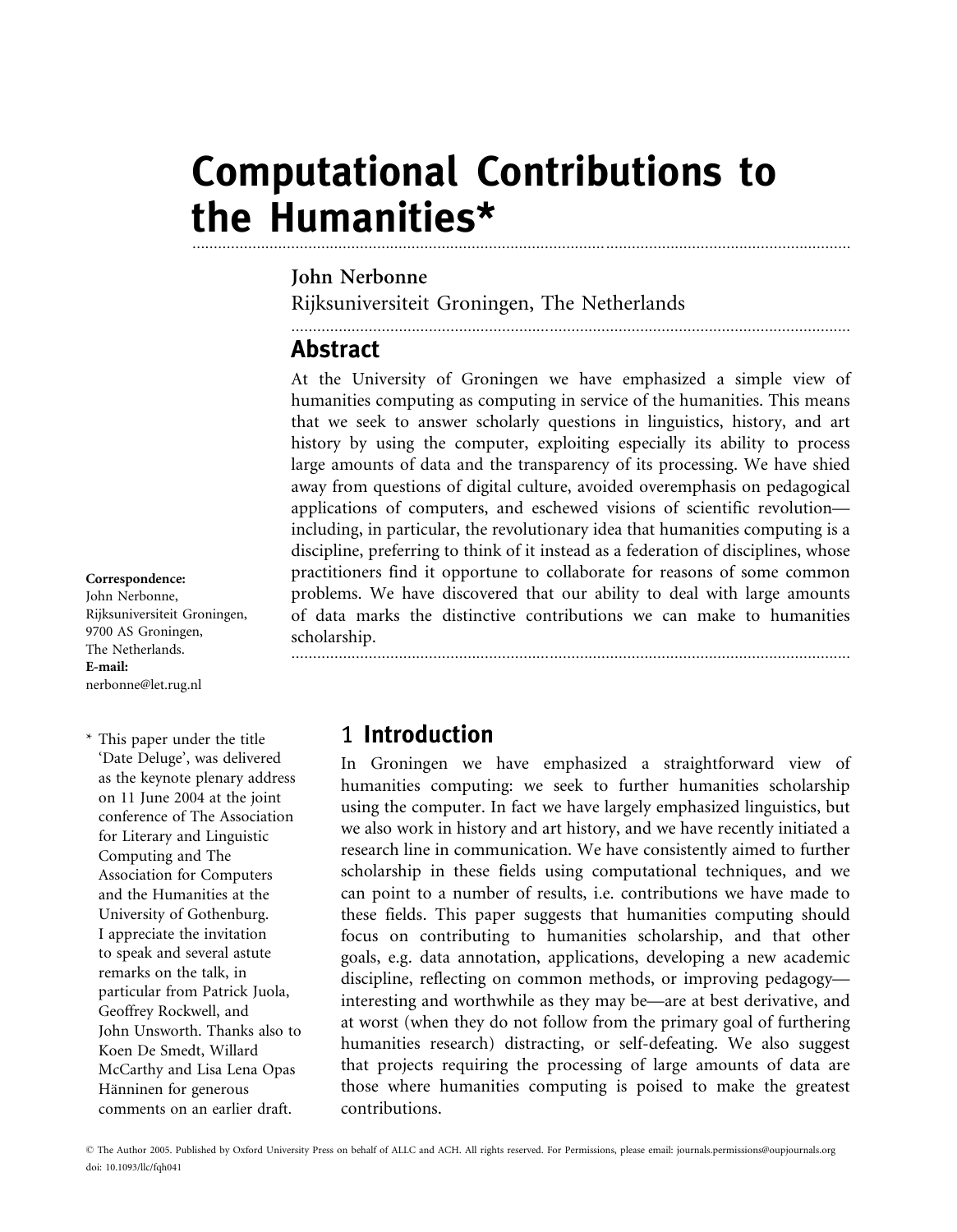### 1.1 Motivation

It would be great to be able to point to some consensus among our non-computational colleagues about the significance of our contributions, including our (likely) future contributions. These will ultimately be used as a gauge of our value, and will in turn determine the chances we will have at future success. We could hope for some consensus about our worth if we could show progress in linguistics, history, and literature enabled by the computer. We submit that no such consensus exists today.

Computational techniques have been poised to contribute to humanities scholarship for some time, and yet, large numbers of significant contributions are not widely known. This is already unfortunate. Strategic discussions about humanities computing often revolve around preparatory activity on the one hand and data archiving and annotation, and millenary visions on the other and focus on potential for methodological innovation and refocus of scholarly aims. These activities are worthwhile, but only to the degree to which they contribute to furthering humanities scholarship, or are motivated by reflection on it.

We trace below how the pursuit of progress in the humanities leads naturally to methodological reflection and a redirection of scholarly aims, arguing that these follow naturally in the course of scholarly reflection. Focusing on redirection without building on results puts the cart before the horse. This paper is a plea for a focus on results in humanities computing.

The following section illustrates the sort of concrete contributions we suggest need to be emphasized. We note that common to all of these contributions is the use of the computer to analyze large amounts of humanities data, e.g. data about trade history, data about the sorts of constructions in use in a language, and data about regional pronunciations and regional vocabulary.

This is followed by some remarks on the nature of humanities computing, a plea to emphasize results rather than philosophy in seeking to advance the field, some notes on other views, and finally some conclusions.

# 2 Example Results in Humanities Computing

This section provides some concrete examples of results we have achieved in Groningen, all of which have involved well-established research questions in humanities and the processing of large amounts of humanities data, i.e. much more than would have been feasible to process reliably by hand.

Welling (1998) analyzed the import register of ships arriving at the port of Amsterdam in the period 1771–1871. He needed to digitize a substantial and difficult data source: standardize the names of ships, cargo types, and ports of origin; organize the information into a database; and finally, compare the results of his analyses with those of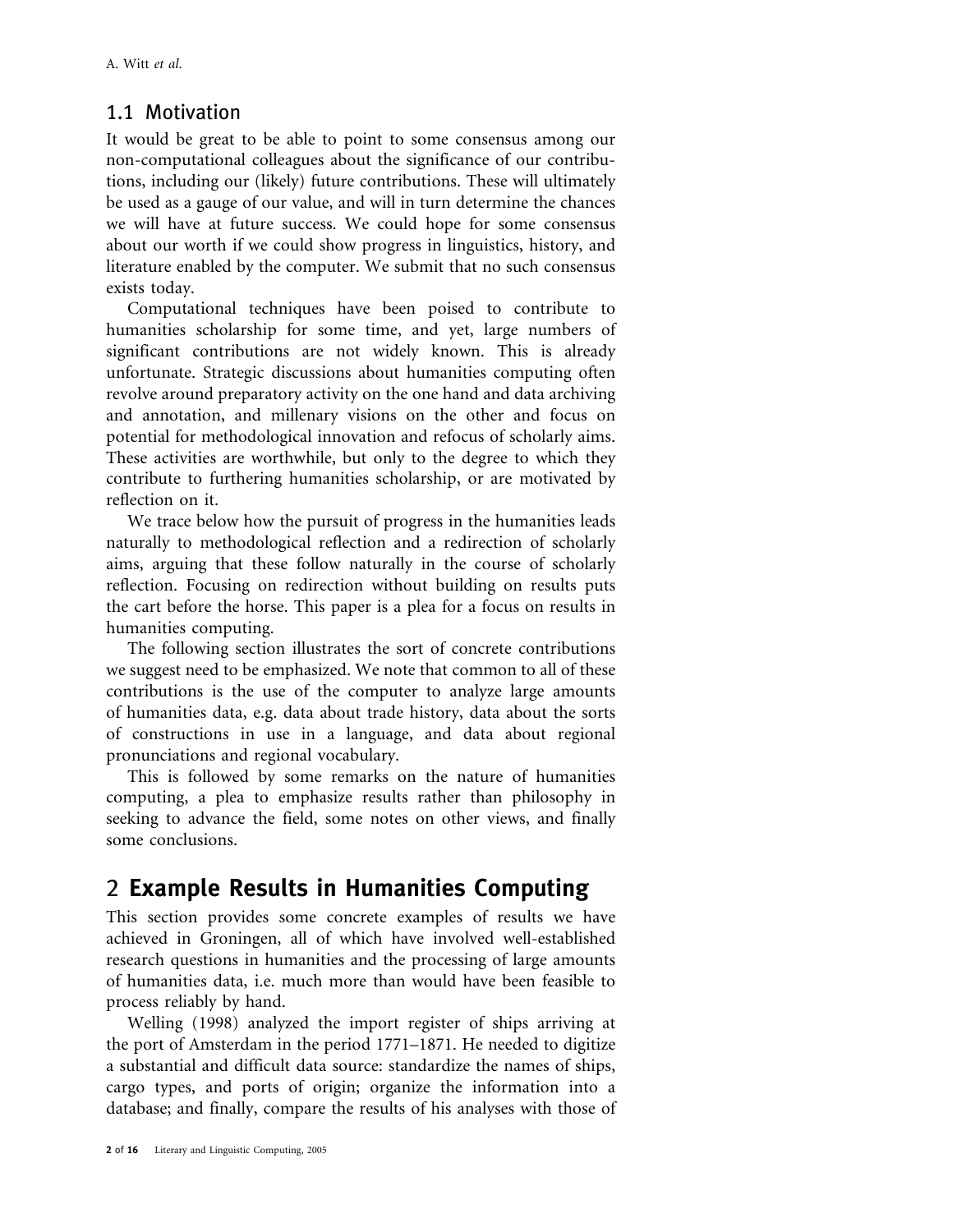other historians. Even though Baltic trade is known in Dutch economic history as the moedernegotie 'mother trade', Welling could show that American trade had eclipsed the Baltic in value as early as 1780. Although not a focus of his analysis, Welling could also show that the Anglo–Dutch wars effectively eliminated the Dutch from competition with the English in shipping, and thus created a need for shipping which American vessels quickly filled, occupying second-place in shipping worldwide as of 1820.

Koster (2001) applies image processing techniques, in particular, so-called REGISTRATION techniques to align historical city maps and coordinate the information in them. His work interests students of architectural history who wish to obtain more comprehensive views of earlier cities, in order inter alia to understand how architecture and art was viewed in context. In this case the research has not (yet) involved large numbers of maps, but the procedures to align different maps make use of a great deal of information in the maps, and cannot be done effectively by hand.

Malouf and Van Noord (2004) apply training algorithms from machine learning in order to train preferences in a linguistically inspired syntactic parser to provide analysis trees of sentences in Dutch newspapers. Van Noord (2004) applies the software developed (as well as some clever heuristics designed to recognize gaps in coverage) to several million sentences ( $\approx$ 50 mil. words) in order to check the reliability of the syntactic analysis.<sup>1</sup> This—together with some clever tools implementing the heuristics (van Noord, 2004)—has resulted in several corrections of the best linguistic descriptions available for Dutch, e.g. corrections concerning alternative genders, aspectual auxiliary choices, case analyses, and patterns of complementation. This information would never have been collected without systematic computational examination.

Gaustad and Bouma (2002) apply text classification algorithms to incoming emails in Dutch at the service desk of a company specializing in providing Internet access. In order to improve (subject) classification, they first 'stemmed' the texts using software they developed. The stemming process reduced different forms of the same word to the same stem, e.g. *robs, robbed*  $\rightarrow$  *rob*, but without guaranteeing that the resulting stem is the corresponding dictionary entry (so that ride, *riding*  $\rightarrow$  *rid* also occurs). It can be thought of as a simple but not entirely correct version of lemmatization. The results indicate that stemming does not consistently improve classification, which is interesting for such practical applications of text classification, but it is also interesting linguistically. There are more instances of each word (stem) than there are instances of each of its separate inflected forms, so that the frequency of putative indicators rises, which should improve the reliability with which topics can be diagnosed. But no such effect could be demonstrated.

Kleiweg et al. (2004) look at the problem of projecting the information resulting from clustering to a geographic map (see Fig. 1).

1 Largely because of van Noord's computationally demanding work Humanities Computing is the second largest user at our university's High Performance Computing Center.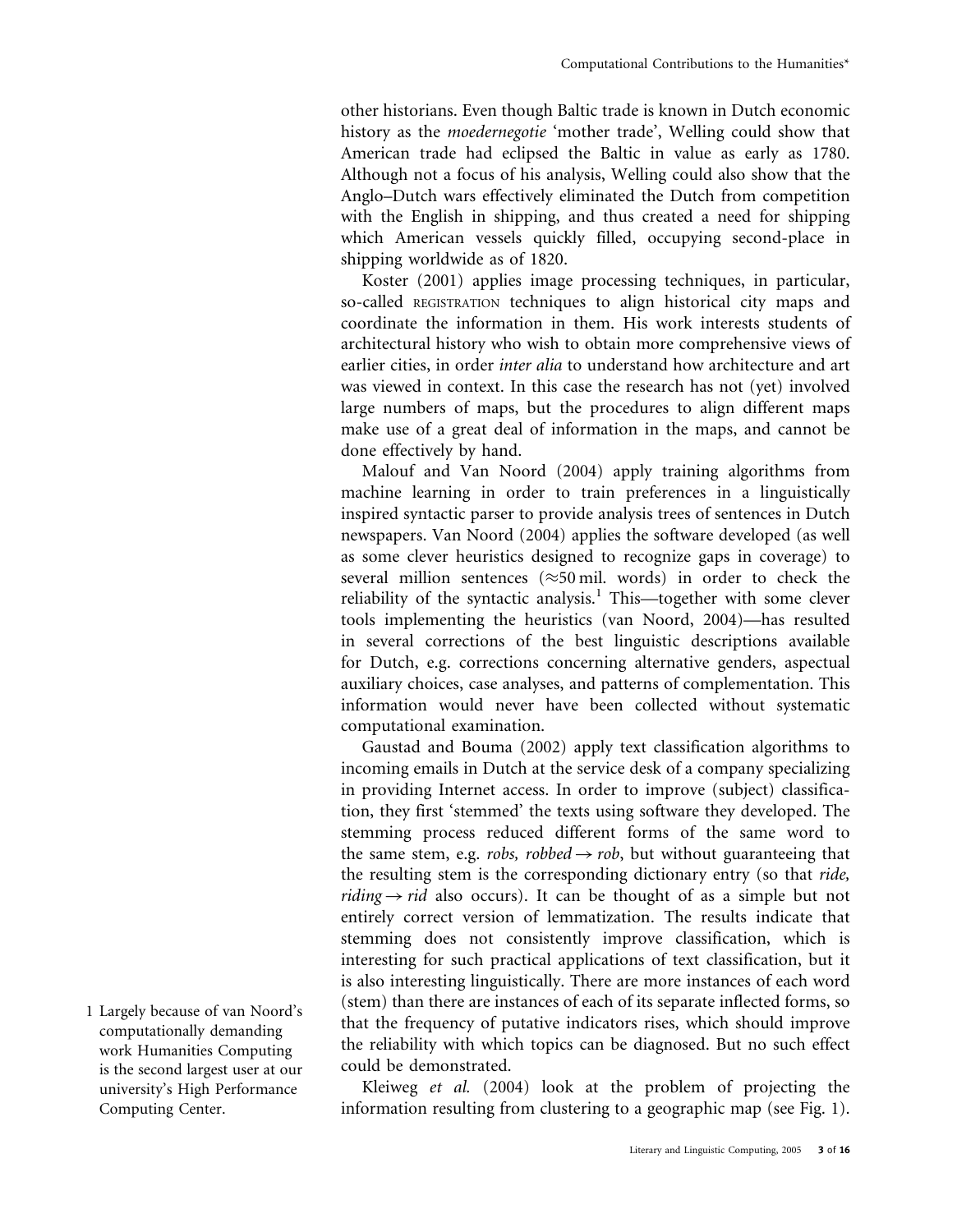

Fig. 1 Normally one simply projects a fixed number of groups from a clustering dendrogram (A) onto a number of discrete areas in a map (B), hiding a good deal of structure. A composite cluster map (C) is obtained by drawing every border implicit at some level of classification in the dendrogram, allowing the Fig. 1 Normally one simply projects a fixed number of groups from a clustering dendrogram (A) onto a number of discrete areas in a map (B), hiding a good deal of structure. A composite cluster map (C) is obtained by drawing every border implicit at some level of classification in the dendrogram, allowing the darkness of the borders to reflect the frequency with which the border is drawn. See Kleiweg et al. (2004) for further advantages darkness of the borders to reflect the frequency with which the border is drawn. See Kleiweg et al. (2004) for further advantages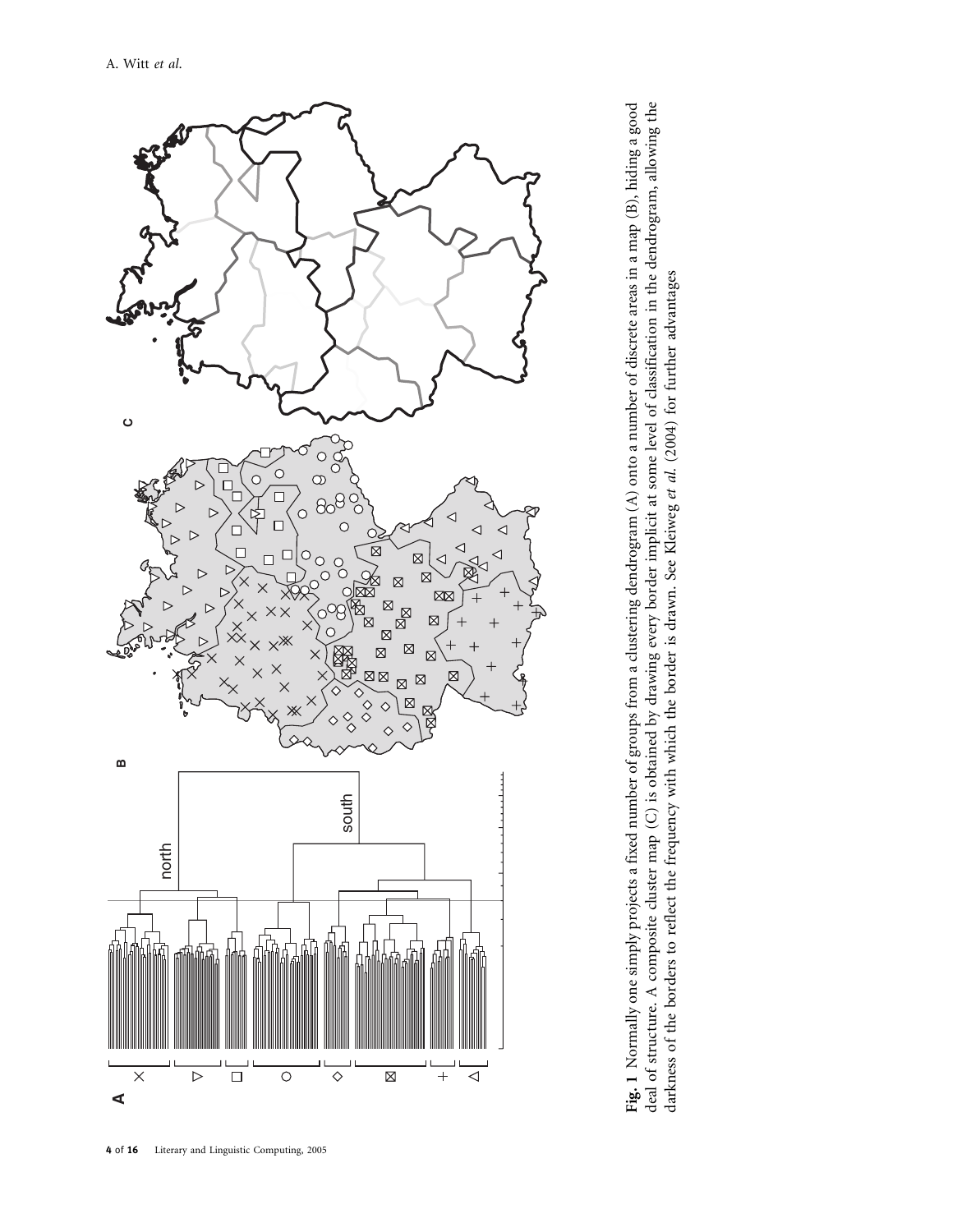They produce not only maps, which dialectologists (and others) can inspect in order to understand the classifications inherent in their data (and their techniques), but also freely available software that performs the same analysis on other data to which clustering may be applied. This is one product of a new research line in Groningen, aimed at understanding graphical communication.

### 2.1 Proceeding from linguistics

Groningen Humanities Computing is focused on computational linguistics, which is a well-established interdisplinary field with a strong tradition of serious computational work on language. Computational Linguistics has an international professional society with 1,500 members who meet roughly twice a year in conferences with 300–750 participants (www.aclweb.org). In general it has been enormously beneficial to begin from this point of strength in Groningen, but it has also meant overcoming the prejudice that linguistics and computational linguistics are so sui generis that other humanities benefit little from their examples. Some colleagues view computational linguistics in particular, more as an applied (engineering) field, and see little linguistic advance in it, and others lament the fact that linguistics and philology have grown apart in the past half century. We do not agree with these complaints, but it is nonetheless true that work in computational linguistics requires—in addition to linguistic expertise—a high degree of technical skill. And it is also true that while a great deal of linguistics sees itself as allied primarily with cognitive psychology, there is nonetheless a great deal of interest in topics involving culture, especially social culture and anthropology.

We examine one project in more depth in order to substantiate our claims that some of the more ambitious goals others set for humanities also come within range of a program emphasizing research results.

### 2.2 Dialectology

Dialectology is an area in which we were able to proceed from (linguistic) research strength, but where we felt research might engage our other colleagues in humanities more seriously. Accordingly, we set out on an initially modest program applying some well-known techniques from computational linguistics to seek answers to important research issues in dialectology. The question we focused on initially was the nature of dialect areas. These have been a source of analytical puzzlement. While researchers tend to agree when they divide a language area into various dialect areas, still a precise formulation inevitably seems to stumble on the fact that individual distinctions often do not overlap perfectly, e.g. whether the word light is pronounced with a diphthong as in the Northern US [lait] or a monophthong as in the South [lat], or similarly whether the initial sound in afternoon is pronounced as a diphthong ([æ<sup>3</sup>ftanun]), South) or as a monophthong ([æftarnun], North). The imperfect overlap of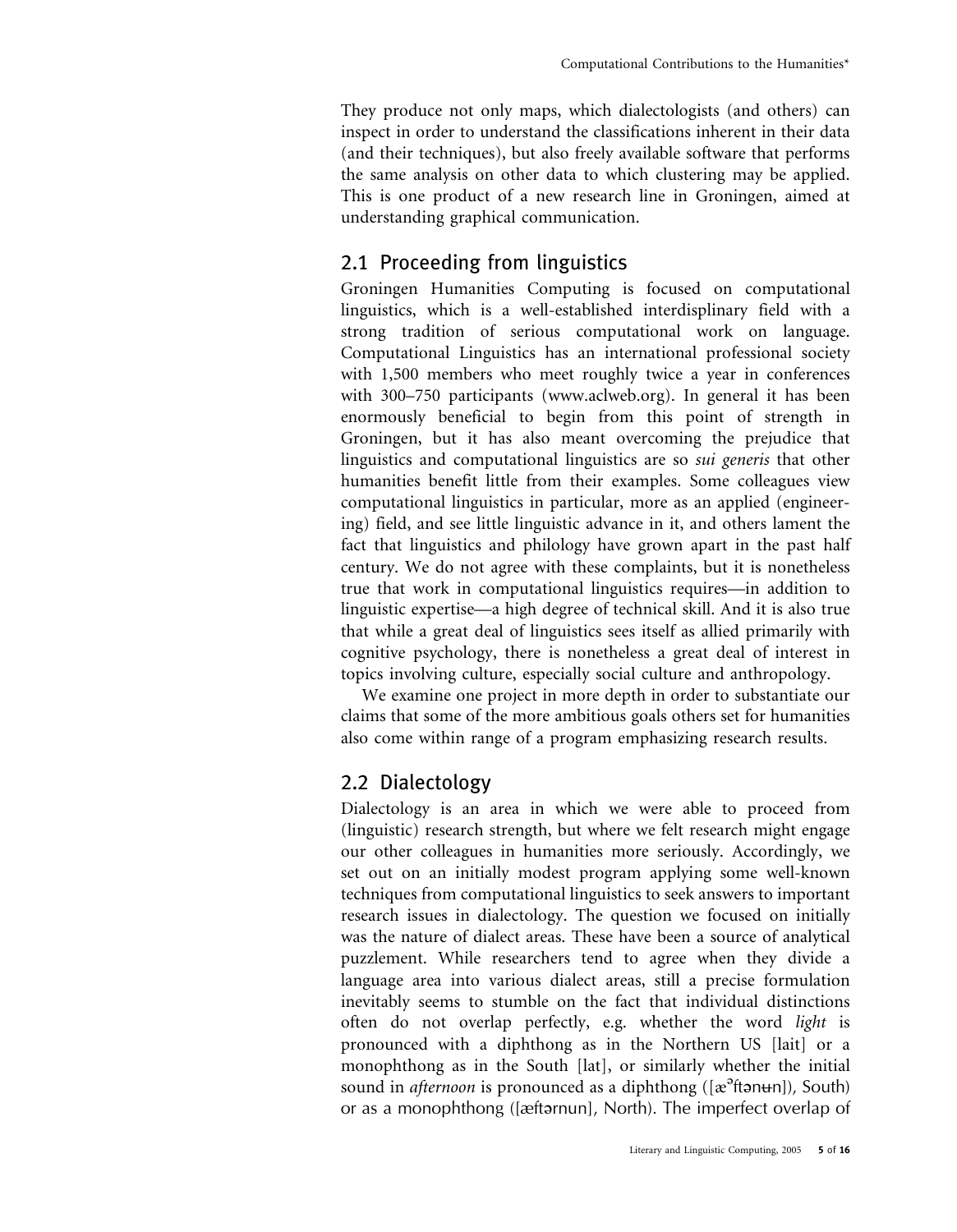|                         | Operation                     | Cost             |
|-------------------------|-------------------------------|------------------|
| æəf t ən <del>u</del> n |                               |                  |
| æf t ən <del>u</del> n  | delete a                      | $d(a,[.)=0.3]$   |
| æft ar n <del>u</del> n | insert r                      | $d([x],r)=0.2$   |
| æft ər nun              | replace $[\theta]$ with $[u]$ | $d([H],[u])=0.1$ |
| Total                   |                               | 0.6              |

Figure 2. Levenshtein distance between two sequences is the least costly sum of costs needed to transform one string into another. The transformations shown here are associated with costs derived from phoneticians' work on the distance between individual phonetic sounds. The pronunciations are from the Linguistic Atlas of the Middle and South Atlantic States (Kretzschmar et al., 1994)

dialect features, even closely related ones, is noted as standard in all of the handbooks (Chambers and Trudgill, 1998, [1980], p. 38).

There are several ways in which linguists have tried to measure the distance between two basic sounds, most of which are based on the description of sounds via a small  $(<25)$  number of features (see Heeringa (2004) for details). There is also a standard technique for the computational comparison of sequences, namely, Levenshtein distance, also known as edit distance or string distance, and we set out to combine these techniques. The basic idea behind Levenshtein distance is to imagine that one is rewriting one string into another. The rewriting is effected by basic operations, each of which is associated with a cost, as illustrated in Fig. 2.

The operations used were: (i) the deletion of a single sound, (ii) the insertion of a single sound; and (iii) the substitution of one sound for another. Other operations are possible. The operation costs used in the procedures were those assigned by phoneticians (again, we refer to Heeringa (2004) for details). They consist of the measure of the distance between the sounds (in the case of substitution), and the measure of the distance between a given sound and silence (in the case of insertions and deletions)

If we apply a Levenshtein procedure to about 100 words from several hundred field work sites, the result may be shown to verify the idea of dialect areas as used in traditional dialectology (Nerbonne et al., 1999). These may be reconstructed via clustering techniques, but also via the statistically more stable multi-dimensional scaling.

#### 2.2.1 Analysis

Naturally, this (apparent) success led to a number of questions. We were first confronted with the statisticians' question (on 'data snooping'): had we demonstrated anything, or had we merely been lucky (or assiduous)? The procedure was sketched roughly above, but a great number of details can be adjusted, e.g. the treatment of diphthongs as one or two segments, the treatment of length, the particular segment distances used, the attention paid to frequency, the status of words as opposed to individual sounds, whether a ceiling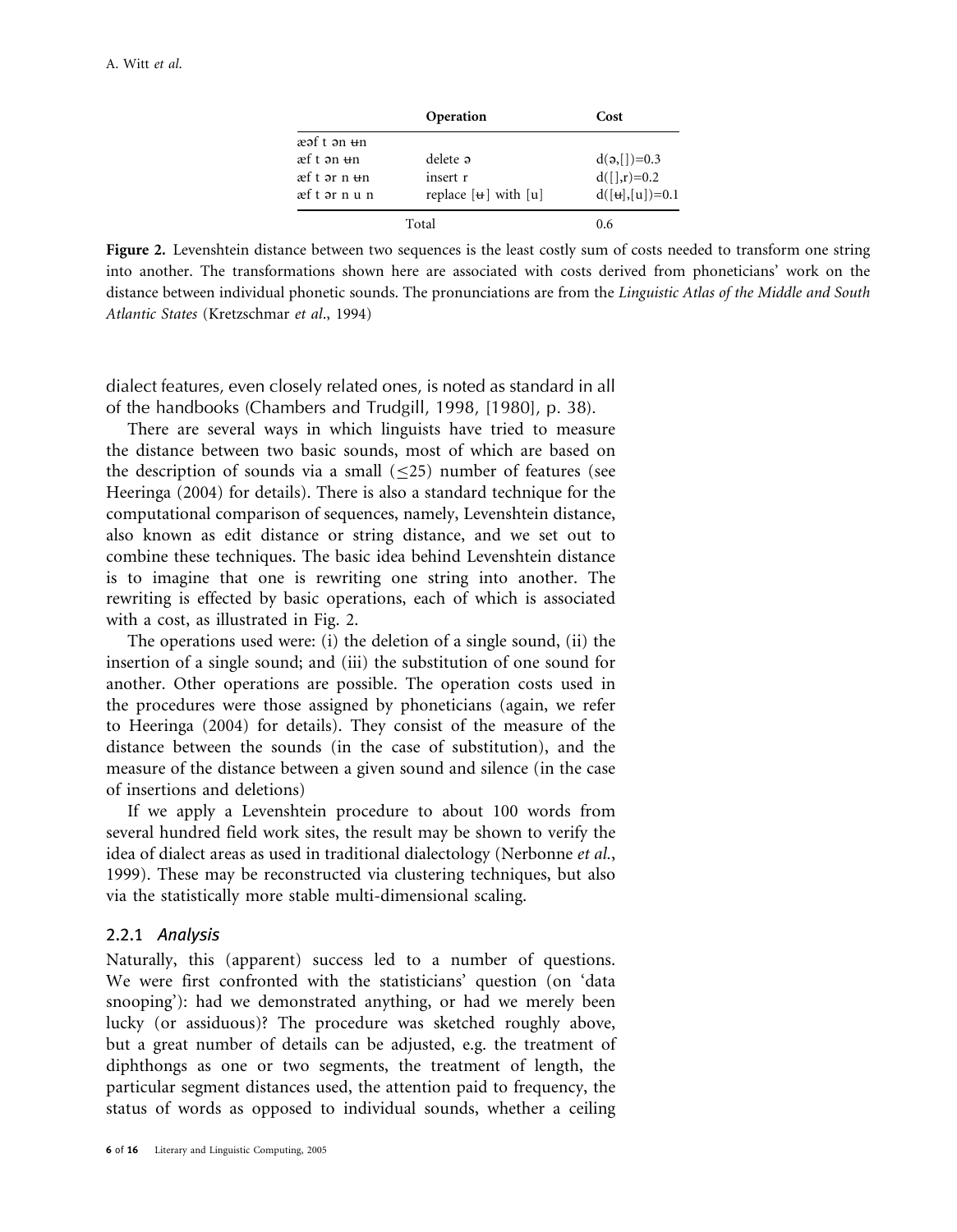should be placed on segment distances, etc. Similar questions arise in any number of computational fields due to the flexibility and power of computational modeling. How can we know that we are doing more than fitting a model to a random data set? We are pushed to this reflective step given the (perhaps uncertain) results obtained.

To answer these questions, we performed some meta-analyses. First, we could show that the individual Dutch words, as single probes of dialect distance, showed an inter-item correlation of  $r = 0.19$  (while for Norwegian words  $r = 0.10$ ). From this we can derive Cronbach's  $\alpha$ measure of consistency, where  $\alpha = 0.97$  for 125 Dutch words (and  $\alpha$  = 0.86 for 58 Norwegian words). We clearly have enough material.<sup>2</sup> To measure validity, we first examined overlap with consensus expert opinion (Heeringa et al., 2002), where we obtained quite high measures of overlap between the expert classification and the classification obtained via Levenshtein distance in conjunction with clustering. However, we wished to avoid simply reaffirming scholarly tradition in our validation work, so we sought alternatives to consensus expert opinion as measures against which to judge the work. Again, the standard scholarly habit of questioning results pushes us towards further reflection.

Heeringa and Gooskens (2003) suggest a solution to the problem, namely that one obtain assessments of dialect distance from lay dialect speakers via experiment, and that one should validate computational methods inter alia through the degree to which they assign distances which correlate with the judgements of lay dialect speakers. This step is surprising from the point of view of standard dialectology, which often distinguishes between 'objective foundations' for dialect classifications, such as the pronunciation of the vowel in light and 'subjective foundations,' i.e. the judgements of lay dialect speakers. Heeringa and Gooskens effectively suggested using the subjective results in order to validate the objective ones! On deeper reflection, however, it seems clear that there can be innumerable 'objectively determined' dialect maps, as many as there are ways of analyzing language differences. Heeringa and Gooskens have thus contributed not only to the computational aspects of dialectology, but also to the foundations of the field.

#### 2.3 Carrying on

Given a consistent and valid technique for measuring the distance between dialect variants, there are any number of interesting questions that can be asked. Heeringa et al. (2000) investigate the dialects spanning the Dutch–German border in Bentheim, noting substantial convergence toward the standard languages—the varieties on Dutch soil are converging toward standard Dutch and the varieties in Germany toward German. Heeringa and Nerbonne (2000) compare Dutch language varieties in their development over a period of 120 years, Gooskens and Heeringa (2004) examine distances between related languages and pose questions on mutual intelligibility, and

 $2 \alpha = 1.0$  indicates perfect reliability. 0.6 (sometimes 0.7) is required for scientific purposes in psychology, and 0.9 for purposes with significant social consequences, such as educational testing and school admissions decisions.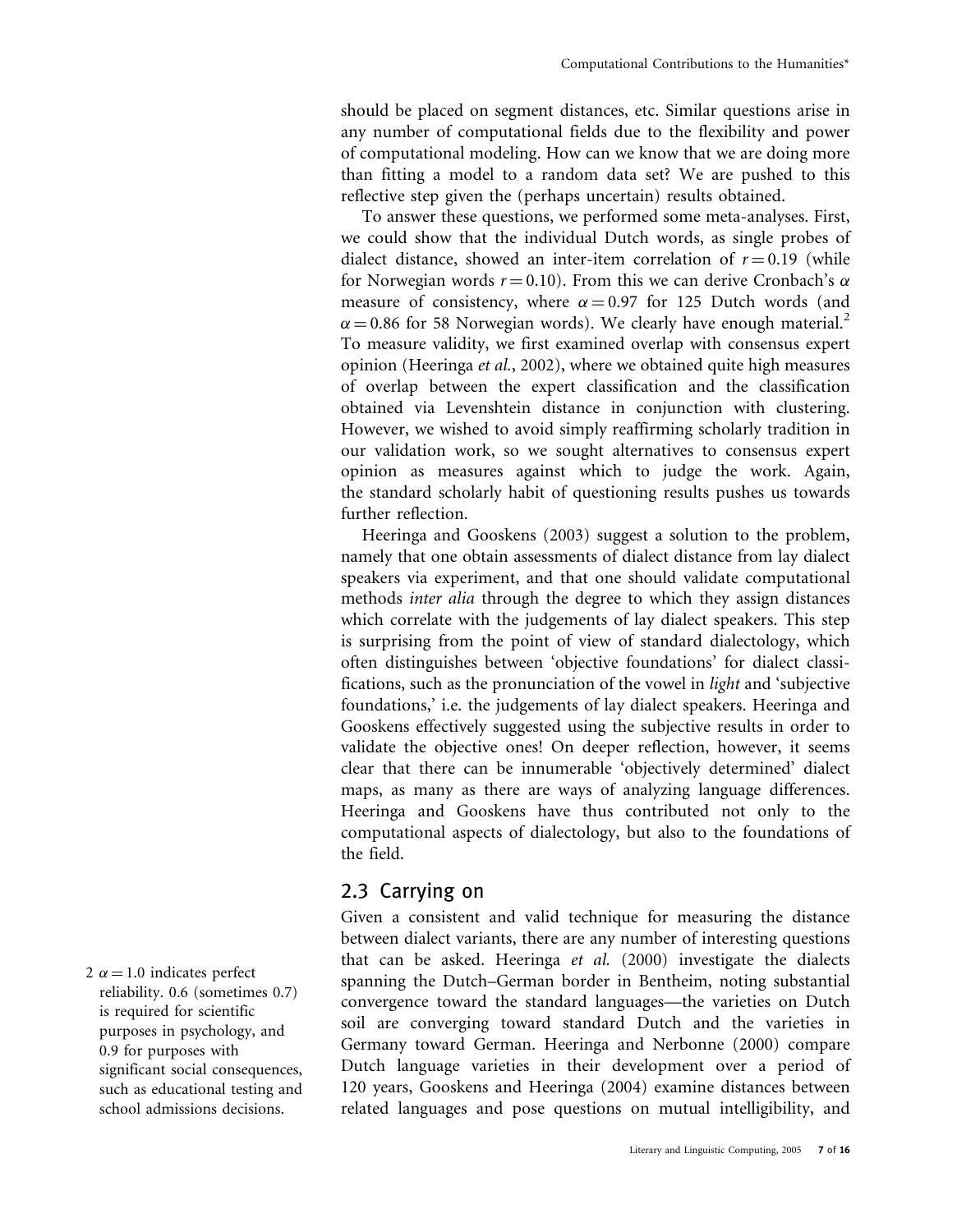Nerbonne and Kleiweg (2003) apply a simpler measure to lexical distance among American varieties. We are continuing this line of research vigorously.

We are also now in a position to ask deeper questions. Heeringa and Nerbonne (2002) suggest a solution to an old conundrum in dialectology. Suppose a traveler began at one end of a language area and walked across it, stopping regularly at towns and villages. The traveler would notice gradual differences at each stop along the way, but (on many lines through language areas) no abrupt changes. Nonetheless, the traveler might have walked through different dialect areas. Heeringa and Nerbonne compare incremental and cumulative changes from site to site along a path, and show that the traveler who only notices incremental changes is overwhelmed with unsystematic variation. The measurements bear this out. Unsystematic variation dominates in measurements over short distances.

We are likewise in a better position to ask explanatory questions, since we can now approach these with numerical techniques. These might be questions about the relative contributions of pronunciation, lexical choice, and grammar to dialect distance, or perhaps the extralinguistic determinants of dialect distance. Chambers and Trudgill (1998, [1980], Ch. 11) suggest that social contact keeps language varieties alike, and they note several reasons to suspect attractive forces at work here. Since the chance of social contact might be expected to drop as the square of distance, much as the force due to gravity does, the idea also bears the name 'gravity theory.' As Fig. 3 indicates, however, the dominant tendency in the data does not confirm this view.

This examination of the relation between geography and dialect distance employed distance 'as the crow flies,' a notion which might reflect the chance of social contact on an ideal plane, but which might be importantly refined. Van Gemert (2002) takes up the question of more refined geographical models in which travel time is estimated, and Gooskens (2004) and Gooskens (N.d.) show a major improvement in analysis when travel time rather than direct distance is used as the predictive variable in Norwegian data. Norway's mountains and fjords distort 'as-the-crow-flies' estimates of travel time a great deal.

### 2.4 Radical innovation?

As the last section documented, successful efforts in humanities computing can lead to radical reflection on foundational questions within a (sub)discipline and also to the generation of research questions that would have been impossible earlier. Given the urgency of obtaining good research results in humanities computing, and the likely ties to foundational and novel questions, we suggest that a focus on strong research results is a sufficient agenda. If we conscientiously apply computational techniques to humanities questions, the innovations, and also the reflection on foundations, will arise on their own.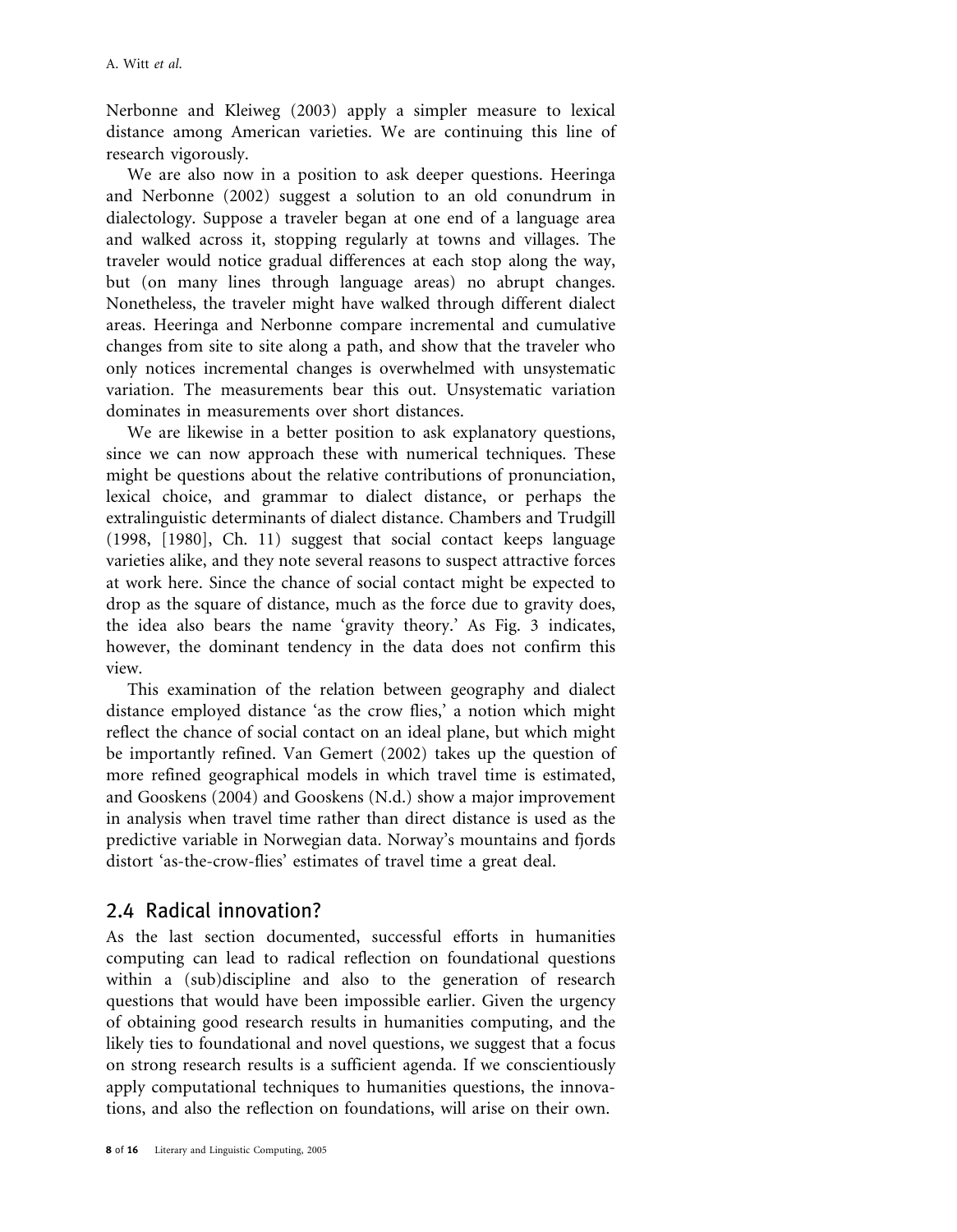

#### **Linguistic Distance vs. Geographic Distance**

Fig. 3 'Gravity' models of social influence predict that linguistic distance should increase with the square of geographic distance (the rapidly rising higher line). While the correlation is certainly positive, as 'gravity' predicts, linguistic distance seems rather to grow with the square root or logarithm of geographic distance rather than its square

As we examine research possibilities in Groningen, and as we follow our own developments, we do not seek focus either on foundational issues or on the question of whether radical innovation is likely to ensue. We find that these arise naturally. Our key questions are in Fig. 4.

### 3 What is Humanities Computing?

In Groningen we view humanities computing as a federation of disciplines and subdisciplines, one in which practitioners face enough common problems to warrant collaboration. Our staff members are linguists, historians, art historians, and communication experts, all attempting to use the computer for their own purposes. The disciplines and subdisciplines united in Groningen's department are computational linguistics, historical information science (Boonstra et al., 2004), architectural history, and communications. In the case of architectural history, there is not even a recognized computationally oriented subdiscipline, but there is interesting work, which is crucial.

Naturally, humanities computing could develop into a discipline of its own. Hopcroft (1987) reminds us in his Turing award lecture that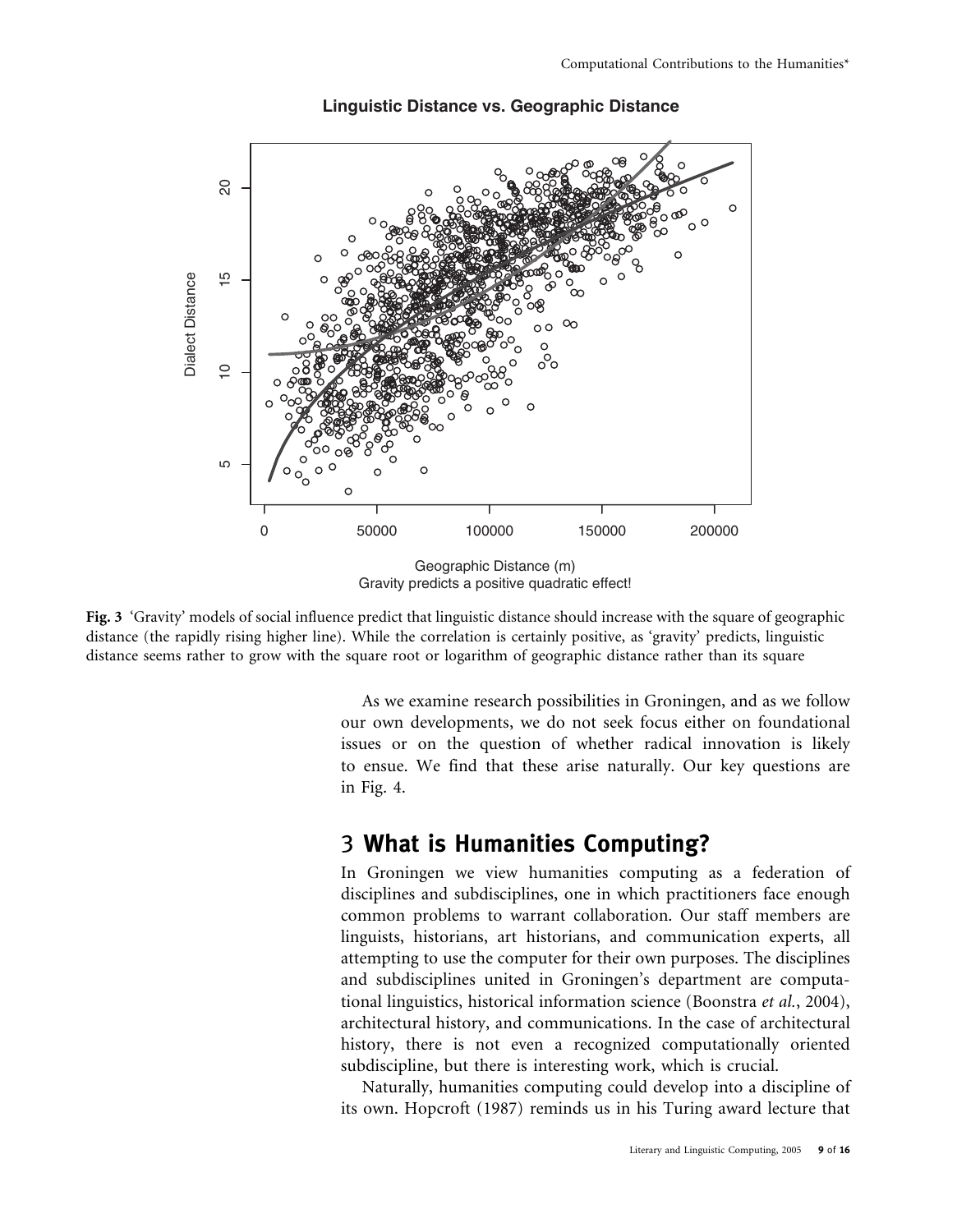- 1. What substantial humanities question is posed? Who cares about the answer?
- 2. Is the computer essential? Is lots of data involved?
- 3. Have we really answered, or have we just tinkered for a long time?
- 4. If the project is successful, what will we be able to do?

computer science, too, went through a period where its subject matter was taken from various other disciplines, including electrical engineering, mathematics, and linguistics, and in fact, he praises the early advocates of computer science for their willingness to promote the field long before they could define it. But things could just as well develop differently in the humanities.

We recognize a scientific or scholarly discipline by: its subject matter, normally a particular perspective on objects or events in the world; a body of theory about its subject matter; some analytical techniques with which new questions may be addressed; and, where appropriate, some practical applications. With this view, solid-state physics, Dutch history, and phonetics are reasonably regarded as disciplines (or subdisciplines), but not, crucially humanities computing, which has neither coherent common subject matter nor common theory. The last remark may sound harsh, but De Smedt (2002), summing up the results of a European survey of educational programs in Humanities Computing, noted the substantial variation  $(\S 4)$  in these programs, which reflects the lack of consensus on the nature of humanities computing among curriculum designers.

It makes sense to keep this in mind because we may identify common theory and technique if we are sensitive to the question. But a focus on seeking these commonalities may not further humanities computing (pace Mccarty (1998), see below). It would distract us from more important work in advancing the humanities through our research. In this we agree with De Smedt (2002, pp. 96–97), who calls on curriculum designers to keep research advances in mind. The urgent issue is to prove the value of humanities computing through results in humanities fields.

### 4 Emphasizing Results

Our simple conception of the proper goal of humanities computing has several advantages. First, the value of the humanities can be assumed we do not need to remap the division of intellectual labor to make room for any new subject matter, and the value of the humanities is well accepted. Naturally, one can insist on scepticism with respect to these points, just as on most, but that would be a philosophical exercise.

Second, we approach colleagues in questions of resources and, ultimately, continued institutional existence in the most dignified way Fig. 4 Crucial questions for projects in humanities computing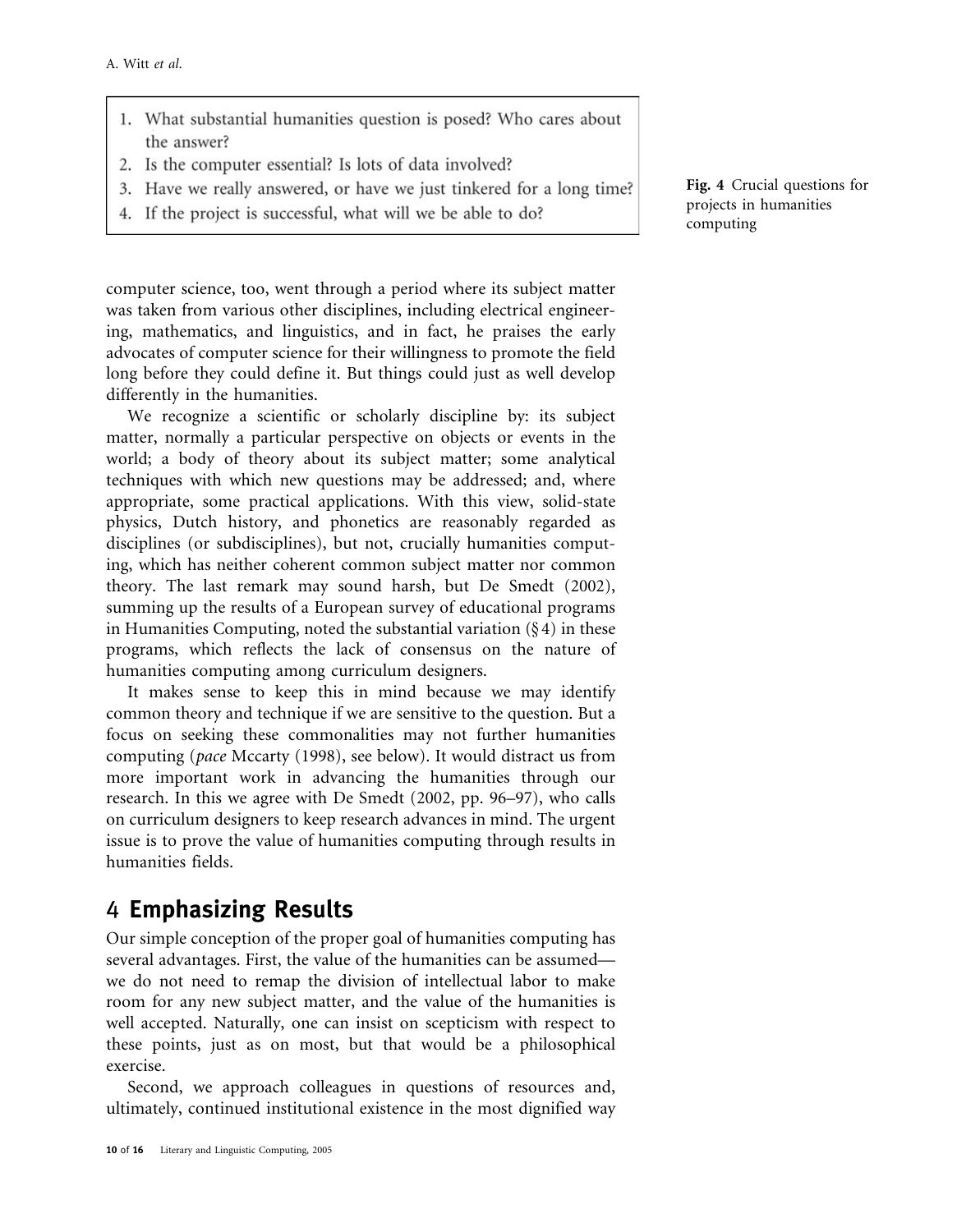we know, by asking that we be judged on the basis of contributions to our common fields. Belying claims of Luddite attitudes of humanities scholars, our experience is that colleagues are open to new techniques if they first are shown reason to trust them—interesting results.

A third reason is that we are ultimately judged on our results. Humanities computing is much too mature as an academic activity to plea that it needs time to develop properly. In fact, humanities computing is rapidly approaching middle age. The journal Computers and the Humanities is scheduled to publish volume 39 in 2005 (as this goes to press). It is completely reasonable for a new field to ask for time in order to prove itself, but humanities computing has already had a comparatively long grace period. It is now time to produce.

A fourth reason to advocate emphasizing sober advances in science and scholarship concerns the nature of humanities computing. Any research question we seek to answer using computational methods is going to involve considerable innovation in methodology, argumentation and in most cases, perspective. In other words even if we aim to progress soberly, we will inevitably be innovative in all sorts of ways. These factors in and of themselves impede acceptance. Aiming at radically novel forms of scholarship or recognition for these will only exacerbate difficulties.

It has not escaped us that the view we emphasize is conservative in its assumptions about science and scholarship. Rather than urge a revolutionary view of the role of computing and the humanities, we advocate that we demonstrate the value of computing approaches in areas of undisputed interest. This is challenging enough, and there are enough areas of innovation in methodology and interpretation to satisfy all but the most impatient innovators.

Finally, a personal note. Like many similar departments, alfainformatica (www.rug.nl/let/informatiekunde) in Groningen has suffered storms, but we believe that our focus on results in humanities disciplines has helped us weather them. We should note that there were once five similar departments in the nine Dutch universities (that have humanities), and that we are unfortunately the only surviving department. We believe that our adherence to this simple conception of the proper goal of humanities computing may have helped.

# 5 Other Views

The advantage of simple views is their relative clarity, which is, however, coupled with the dangers of vacuity and reductionism. Is it then simply tautologous to regard humanities computing as the application of computing to research questions in the humanities? Are other views even possible? In examining alternatives we proceed from the assumption that all humanities computing colleagues approach their work with special computational expertise, and that this is what sets us apart.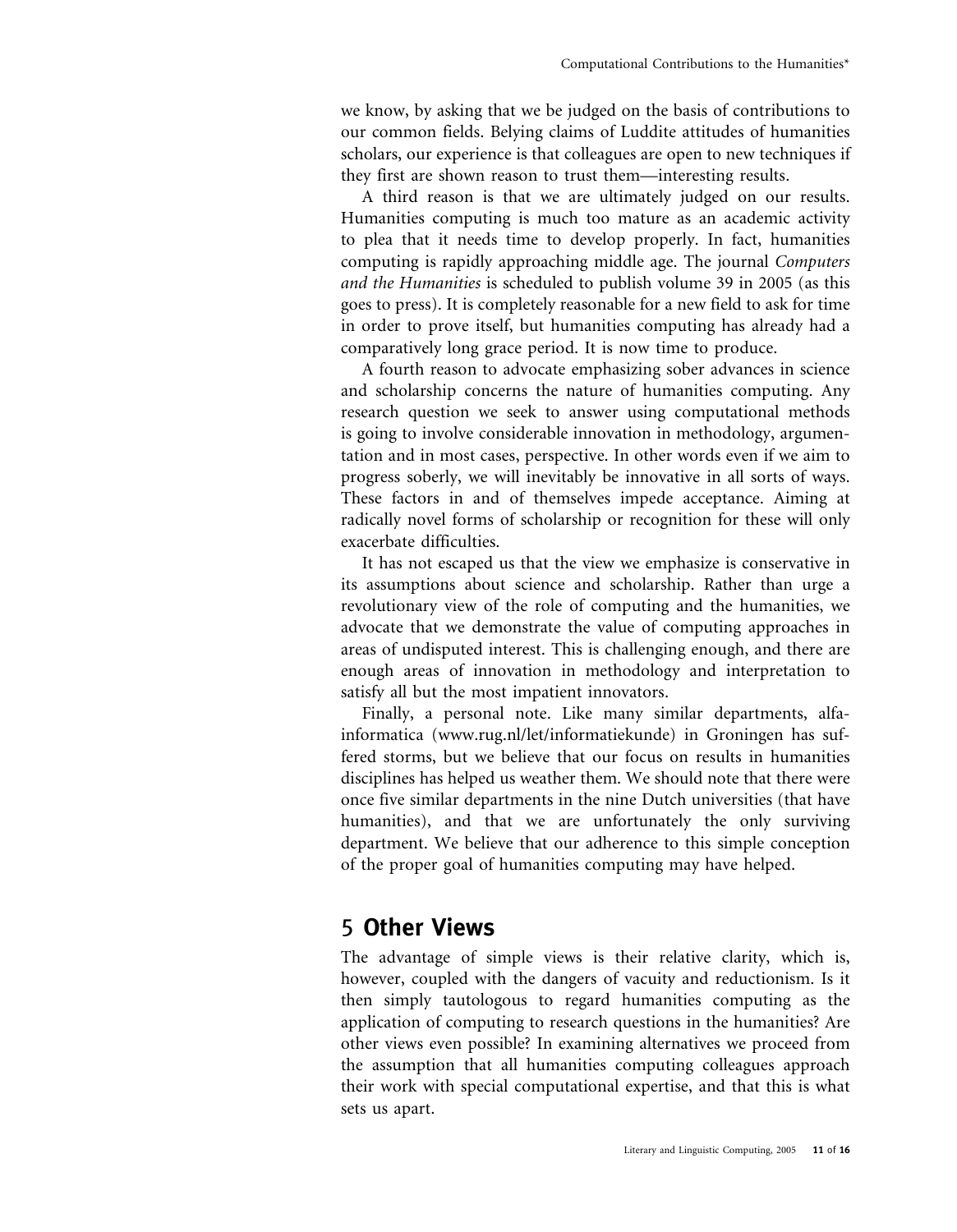Humanities computing is not data annotation, not even very sophisticated text annotation such as SGML or TEI. We have undertaken work in this direction in the past in Groningen (Bouma and Kloosterman, 2002; van der Beek et al., 2002), and we will undoubtedly wish to continue it in the future, but we always ask what gain in scholarly knowledge may be expected from the annotation effort. Annotation is not a goal in itself, not even when attention is focused on the annotation scheme, or on meta-systems for designing such schemes. All of this is preparatory.

Humanities computing is not the study of digital culture—even if we may wish to exploit our affinity with digital culture in engaging our colleagues in humanities (Nerbonne, 1998). The particular goal of understanding culture is naturally one which the humanities share with sociology, social psychology, anthropology and perhaps economics, and it is eminently worthwhile. But there is no primacy of place for culture which is specifically digital. $3$ 

Humanities computing is likewise not the cultivation of an applied branch of the humanities, a goal urged upon us by a recent Dutch policy document (Bijker and Peperkamp, 2002). To be fair, let us note that Bijker and Peperkamp urge a redirection of the goals of humanities scholarship in general, not those of humanities computing in particular. Like most modern scientists and scholars, we are eager to pursue applications when these naturally arise, $4$  but we seek a scientific direction that is worthwhile and independent of utility in applications.

De Smedt (2002, p. 90) is convincing in his plea to eschew pedagogical goals as primary in defining humanities computing curricula, pointing rather to the need to derive pedagogical goals from the scholarship of the field. De Smedt has it exactly right: university-level education needs to introduce students to research, to that terrible, exciting step in learning where one attempts to discover something new. We need to inform instructional plans via scholarly goals.<sup>5</sup>

# Common Methodology?

McCarty urges that humanities computing be taken to embrace common humanities methodologies (McCarty 1998). McCarty is inspiring and wise about many aspects of humanities computing, and his views are not incongruent with ours, in particular his sympathetic recognition of the legitimacy of a colleague's request for reference to results (McCarty 1998, 'Introduction'). But McCarty overreaches:

Humanities computing is an academic field concerned with the application of computing tools to arts and humanities data [...] It studies the sociology and epistemology of knowledge as these are

- 3 We should expect digital culture to be an attractive object of study, if only because it requires no digitalization of source material prior to analysis, but it is challenging to find examples of success where computational studies have contributed to the understanding of digital culture.
- 4 We have in fact been quite active in seeking applications in Groningen. See Nerbonne et al. (1998) and Gaustad and Bouma (2002) for examples of applications in computer-assisted language learning and text classification in service of language instruction and automatic email processing, respectively.
- 5 To avoid misunderstanding, let me emphasize that we have supported several efforts to harness the computer in university-level pedagogy. We have been involved in projects to improve instruction, e.g. in knowledge-based techniques (tcw.ppsw.rug.nl/nl/bok/), and in computer-mediated communication (www.let.rug.nl/cmc/). We find this worthwhile and interesting. But when we consider what needs to be done in humanities computing, a premature emphasis on pedagogy puts the cart before the horse.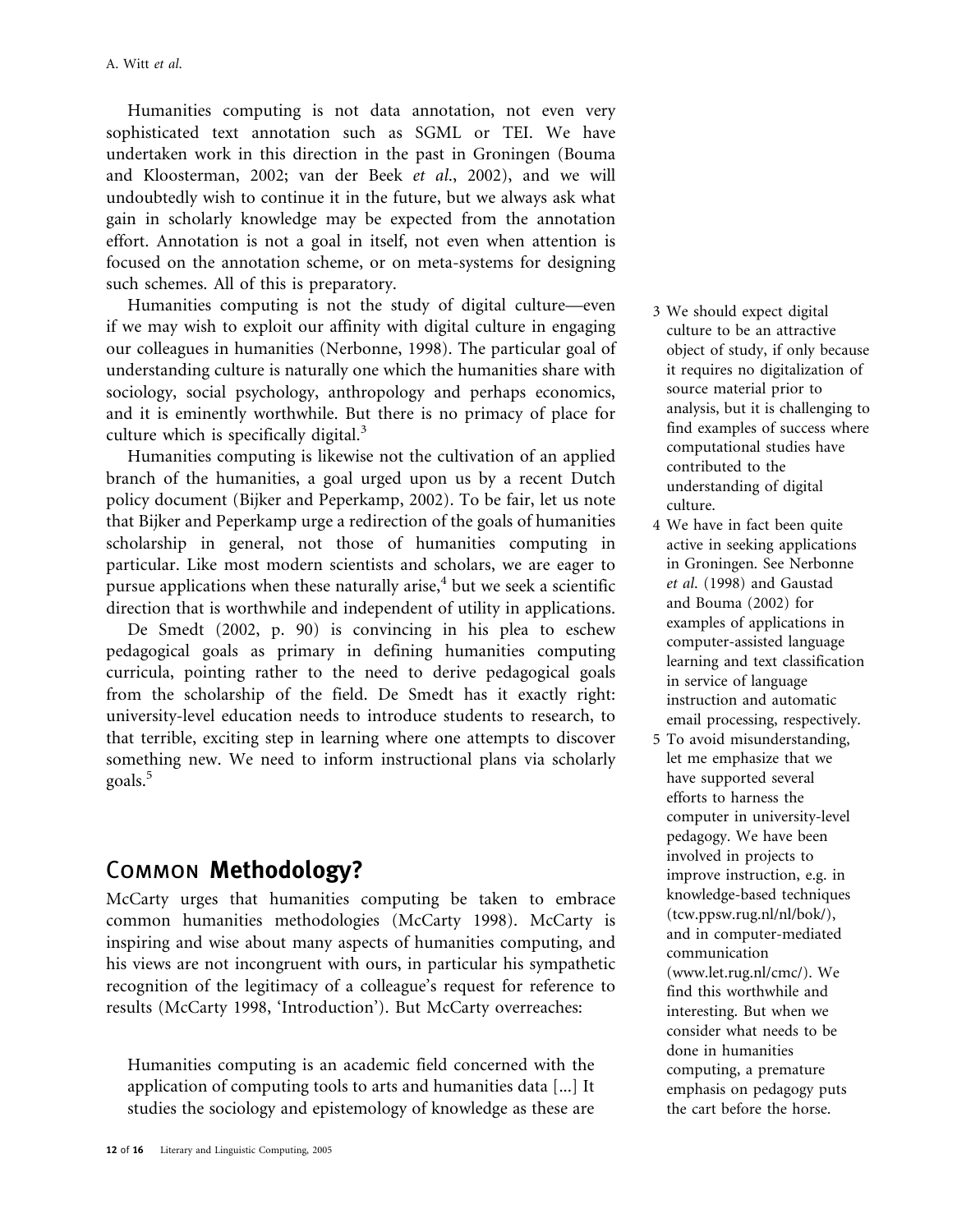affected by computing as well as the fundamental cognitive problem of how we know what we know.

McCarty invites ad hominem speculation about his views, noting of courses in humanities computing: ''The participants' disciplinary diversity has taught me that the only possible academic subject is the methodologies we have in common'' (McCarty 1999, II.A). McCarty may even be right about this, but we resist the conclusion that we need to find defining properties in methodology or foundational studies, preferring rather to emphasize the humanities and its research questions—even at the risk of having nothing more in common than what the larger humanities disciplines have in common.

McCarty will certainly agree that we need to pursue solid research results, but while we have emphasized that refection on methodology and foundation follows naturally in conducting research, McCarty stresses the search for common methodology. We suggest that the ambition to determine a 'methodological commons' for humanities computing—albeit a legitimate scholarly aim—is ill-directed vis-à-vis the challenges humanities computing now faces. If we focus on research results, we will naturally turn to methodological and foundational questions as part of the scholarly process, and it will not matter whether we share these throughout humanities computing. Now, we need results more than we need reflection.

### 6 Conclusions and Prospects

Hugo Brandt Corstius, a Dutch colleague in computational linguistics, once defined that field, freely following Clausewitz, as die Fortsetzung der Sprachwissenschaft mit anderen Mitteln. We suggest distributing Brandt Corstius's recipe across the humanities disciplines, pursuing humanities research with computational means. Even though we learn from each other regularly, we do not suggest focusing on common or essential elements of humanities computing, and it would handicap the program to be limited in this way. Perhaps some elements will eventually be common, but they first need to be tested and proven in the various subfields. Focusing on commonalities too early would limit our understanding of humanities computing unnecessarily.

The view of humanities computing as a federation of disciplines carries a burden with it. Just as in other loosely interdisciplinary endeavors, results in humanities computing really need to be reviewed twice, once by the disciplinary experts, i.e. the linguists, historians or archaeologists, and once again by the computing experts. Worse, the well-known fallacy of composition lurks around every corner—it is conceivable that a given piece of work makes good disciplinary sense and represents good computing, but that the specific combination is problematic. To guard against the last danger, we need more humanities computing experts—people who understand how computational means are applied to humanities questions.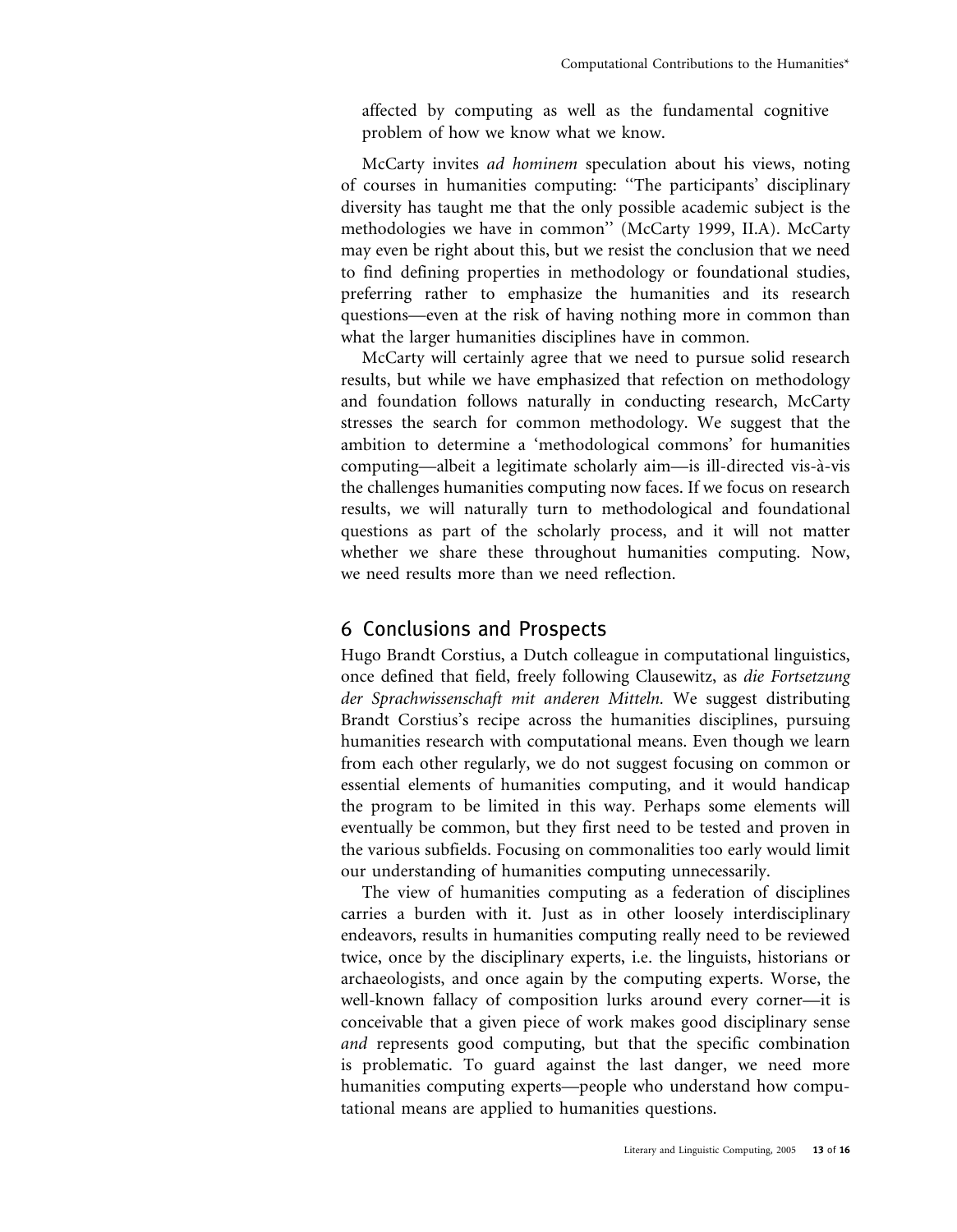#### 6.1 The future

For humanities computing to survive as an academic field, it needs to prove its value to our peers in humanities. We can do this best if we provide answers to research questions they are asking. The answers need to be convincing, they need to withstand critical scrutiny, and they need to generalize to new areas of investigation.

Naturally, the dynamic of investigation will not stop there. Instead, we will naturally be challenged to defend our claims, to analyze our methods, and to reflect on our successes and on our limitations. The process of reflection is built into scientific discourse. In any case, we need not seek this step separately—it will arise naturally. In this way we should hope to resume the reflection, which some see as the primary task, but in a later phase of research, and informed by more and more substantial contributions. Patience will be repaid by a more solid base from which to reflect.

The immediate and very exciting task is to research humanities questions computationally, seeking opportunities for distinctive contributions in particular in areas where abundant data will allow us fresh perspectives and new opportunities for results.

### Acknowledgements

The views expressed here would never have arisen without a long dialogue with my colleagues in Humanities Computing (alfainformatica) in Groningen. I am especially indebted to my fellow staff members Leonie Bosveld, Gosse Bouma, Harry Gaylord, Henny Klein, Elwin Koster, Gertjan van Noord, and George Welling, but also to the postdocs who have worked in Groningen over the past years, namely, Jan Daciuk, James Hammerton, Wilbert Heeringa, Rob Koeling, Rob Malouf, Mark-Jan Nederhof, Miles Osborne, and Jennifer Spenader, and to the graduate students, who keep showing us where we are wrong, in particular Leonoor van der Beek, Jacky Benavides, Marcus Bergman, Tamás Biró, Francisco Borges, Gerlof Bouma, Ismail Fahmi, Tanja Gaustad, Stasinos Konstantopoulos, Tony Mullen, Robbert Prins, Susanne Schoof, Christine Siedle, Erik Tjong Kim Sang, Hideotoshi Shiraishi, Ivo Stoianov and Begoña Villada.

### References

- Bijker, Wybe and Peperkamp, Ben (2002). Geëngageerde geesteswetenschappen: perspectieven op cultuurveranderingen in een digitaliserend tijdperk. Den Haag: Adviesraad voor het Wetenschaps- en Technologiebeleid (AWT).
- Boonstra, Onno, Breure, Leen, and Doorn, Peter (2004). Past, Present and Future of Historical Information Science. Amsterdam: NIWI-KNAW. Also publ. as Historical Social Research/Historische Sozialfoschung 29(2).
- Bouma, Gosse and Kloosterman, Geert (2002). Querying Dependency Treebanks in XML. In Proceedings of the Third international conference on Language Resources and Evaluation (LREC). Gran Canaria, pp. 1686–1691.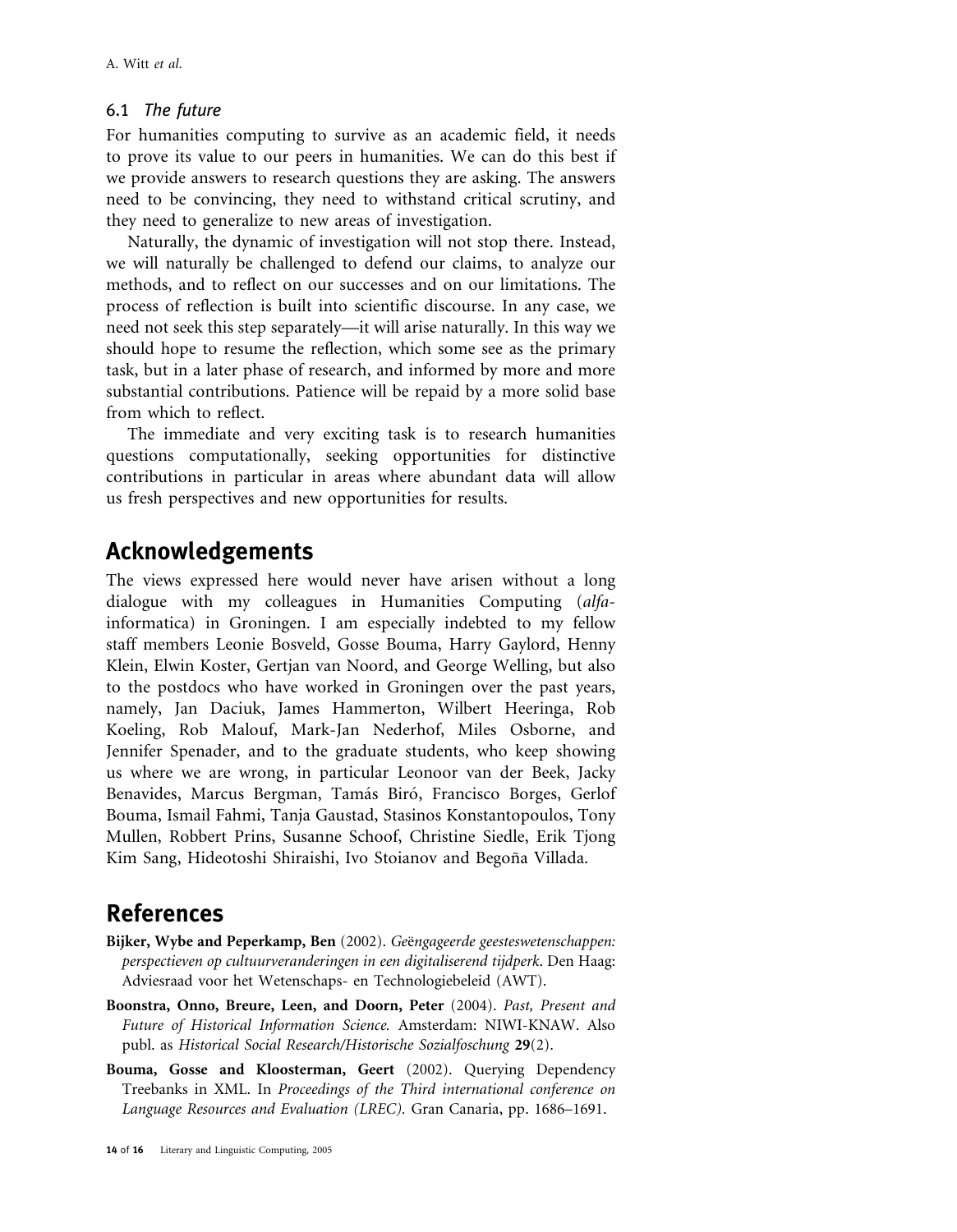- Chambers, J. K. and Trudgill, Peter (1998, [1980]). Dialectology. Pages quoted from the 1st edn. Cambridge: Cambridge University Press.
- De Smedt, Koenraad (2002). Some reflections on studies in humanities computing. Literary and Linguistic Computing, 17(1): 89–101.
- Gaustad, Tanja and Bouma, Gosse (2002). Accurate stemming of Dutch for text classification. In Theune, Mariët, Nijholt, Anton, and Hondrop, Hendri (eds), Computational Linguistics in the Netherlands (CLIN)2001, Vol. 12. Amsterdam and New York: Rodopi, pp. 104–117. Language and Computers: Studies in Practical Linguistics 45.
- Gooskens, Charlotte and Heeringa, Wilbert (2004). Perceptual evaluation of Levenshtein dialect distance measurements using Norwegian dialect data. Language Variation and Change, 16(3): 189–207.
- Gooskens, Charlotte (2004). Norwegian dialect distances geographically explained. In Gunnarson, Britt-Louise, Bergstrom, Lena, Eklund, Gerd, Fridella, Staffan, Hansen, Lise H., Karstadt, Angela, Nordberg, Bengt, Sundgren, Eva, and Thelander, Mats (eds), Language Variation in Europe. Papers from the Second International Conference on Language Variation in Europe ICLAVE 2, , 12–14 June 2003. Uppsala, Sweden: Uppsala University, pp. 195–206.
- Gooskens, Charlotte, N.d. Traveling time as a predictor of linguistic distance. Dialectologia et Geolinguistica. Forthcoming.
- Heeringa, Wilbert (2004). Measuring Dialect Pronunciation Differences using Levenshtein Distance. Ph.D. thesis, Rijksuniversiteit Groningen.
- Heeringa, Wilbert and Nerbonne, John (2000). Change, convergence and divergence among Dutch and Frisian. In Boersma, P., Breuker, Ph. H., Jansma, L. G., and van der Vaart, J. (eds), Philologia Frisica Anno 1999. Lezingen fan it fyftjinde Frysk filologekongres. Ljouwert: Fryske Akademy, pp. 88–109.
- Heeringa, Wilbert and Nerbonne, John (2002). Dialect areas and dialect continua. Language Variation and Change, 13: 375–400.
- Heeringa, Wilbert and Gooskens, Charlotte (2003). Norwegian dialect examined perceptually and acoustically. Computers and the Humanities, 37(3): 293–315.
- Heeringa, Wilbert, Nerbonne, John, Niebaum, Hermann, and Nieuweboer, Rogier (2000). Measuring Dutch-German contact in and around Bentheim. In Gilbers, Dicky, Nerbonne, John, and Schaeken, Jos (eds), Languages in Contact. Amsterdam-Atlanta: Rodopi, pp. 145–156.
- Heeringa, Wilbert, Nerbonne, John, and Kleiweg, Peter (2002). Validating Dialect Comparison Methods. In Gaul, Wolfgang and Ritter, Gerd (eds), Proceedings of the 24th Annual Meeting of the Gesellschaft fur Klassifikation. Heidelberg: Springer, pp. 445–452.
- Hopcroft, John, E. (1987). Computer science: the emergence of a discipline. Communications of the Association for Computing Machinery, 30(3): 198–202. Turing Award Lecture.
- Kleiweg, Peter, Nerbonne, John, and Bosveld, Leonie (2004). Geographic Projection of Cluster Composites. In Blackwell, Alan, Marriott, Kim, and Shimojima, Atsushi (eds), Diagrammatic Representation and Inference. Third International Conference, Diagrams 2004, Cambridge, UK,